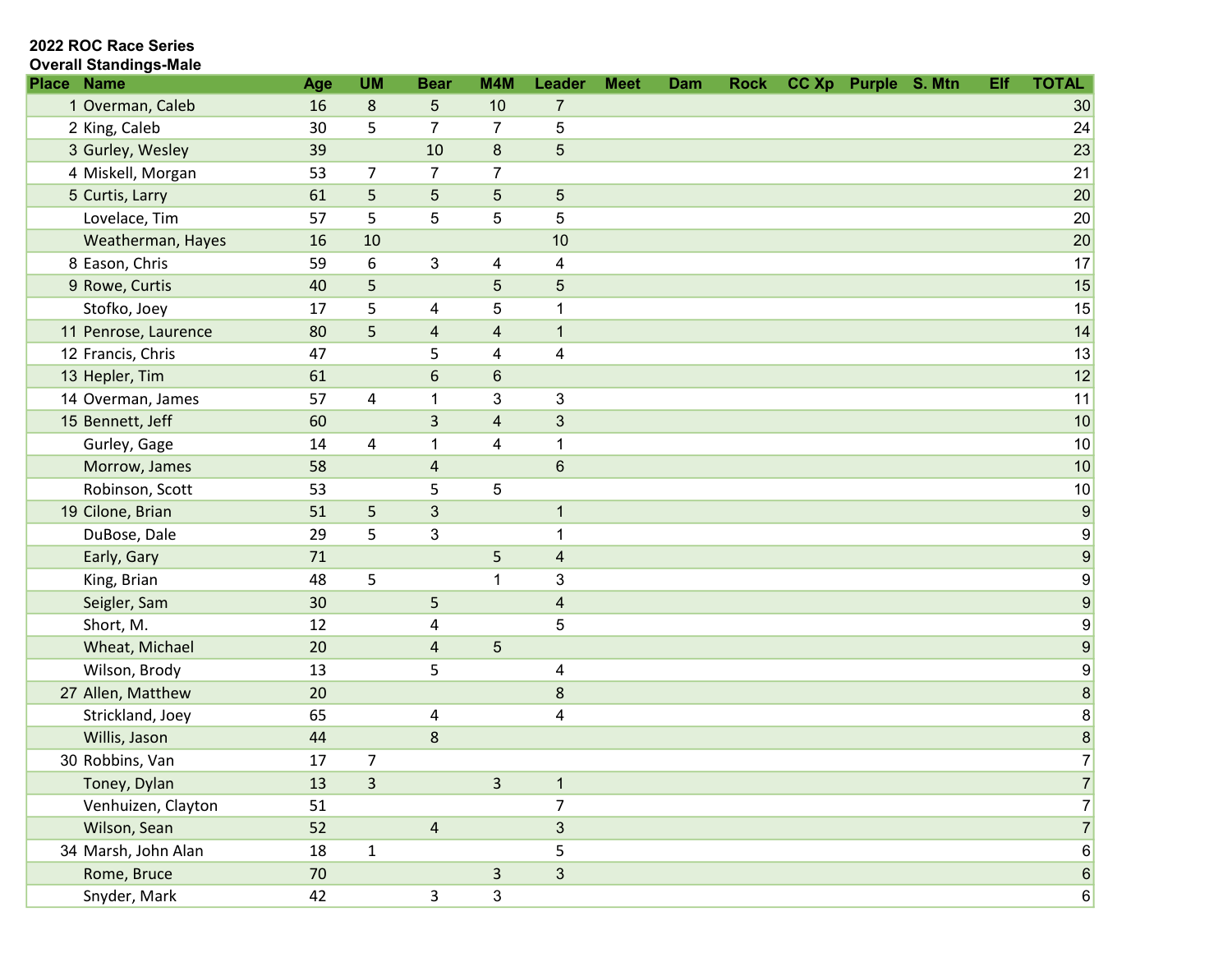| <b>Overall Standings-Male</b> |
|-------------------------------|
|                               |

| <b>Place</b> | <b>Name</b>       | Age    | <b>UM</b>      | <b>Bear</b>    | M4M            | Leader                  | <b>Meet</b> | Dam | <b>Rock</b> | CC Xp Purple S. Mtn | Elf | <b>TOTAL</b>    |
|--------------|-------------------|--------|----------------|----------------|----------------|-------------------------|-------------|-----|-------------|---------------------|-----|-----------------|
|              | 37 Collins, Steve | 47     |                |                | 5              |                         |             |     |             |                     |     | 5               |
|              | Cooper, Adam      | 30     |                | 4              |                | 1                       |             |     |             |                     |     | $\mathbf 5$     |
|              | Davis, Alex       | 14     |                |                | 5              |                         |             |     |             |                     |     | 5               |
|              | De Wet, Jacobus   | 53     |                |                |                | 5                       |             |     |             |                     |     | $\mathbf 5$     |
|              | Graber, Floyd     | 27     |                |                | 5              |                         |             |     |             |                     |     | 5               |
|              | Harrison, Dylan   | 28     |                | 5              |                |                         |             |     |             |                     |     | $\mathbf 5$     |
|              | Hefner, Richard   | 70     |                |                |                | 5                       |             |     |             |                     |     | $\overline{5}$  |
|              | M, Hefner         | 70     |                | 5              |                |                         |             |     |             |                     |     | $\mathbf 5$     |
|              | McClure, T.       | 12     | 5              |                |                |                         |             |     |             |                     |     | $\overline{5}$  |
|              | McDaniel, Matt    | 31     |                |                | 5              |                         |             |     |             |                     |     | $\mathbf 5$     |
|              | Meissner, Michael | 39     |                | 5              |                |                         |             |     |             |                     |     | $\overline{5}$  |
|              | Mellnik, Michael  | 28     |                |                |                | 5                       |             |     |             |                     |     | $\mathbf 5$     |
|              | Mullinax, Seth    | 24     |                | 5              |                |                         |             |     |             |                     |     | $\sqrt{5}$      |
|              | Owens, Jim        | 76     |                | 3              | 1              | $\mathbf 1$             |             |     |             |                     |     | $\mathbf 5$     |
|              | Rochester, Kevin  | 40     |                | 5              |                |                         |             |     |             |                     |     | $\mathbf 5$     |
|              | Salyers, William  | 21     |                |                |                | 5                       |             |     |             |                     |     | $\mathbf 5$     |
|              | Tidball, Jon      | 46     |                |                |                | 5                       |             |     |             |                     |     | $\mathbf 5$     |
|              | Wilson, Christian | 17     | 4              |                |                | 1                       |             |     |             |                     |     | $\mathbf 5$     |
|              | Wilson, Tommy     | 36     | 5              |                |                |                         |             |     |             |                     |     | 5               |
|              | 56 Arwood, Todd   | 38     |                |                |                | 4                       |             |     |             |                     |     | 4               |
|              | Burdge, Jacob     | 40     |                |                | $\overline{4}$ |                         |             |     |             |                     |     | $\overline{4}$  |
|              | Downs, Keith      | 41     | 4              |                |                |                         |             |     |             |                     |     | 4               |
|              | Francis, Cole     | 21     |                |                |                | $\overline{\mathbf{4}}$ |             |     |             |                     |     | 4               |
|              | G, Collins        | 47     |                | $\pmb{4}$      |                |                         |             |     |             |                     |     | 4               |
|              | Greene, Keith     | 35     |                | $\overline{a}$ |                |                         |             |     |             |                     |     | 4               |
|              | Harrill, Thad     | 51     |                |                |                | 4                       |             |     |             |                     |     | 4               |
|              | Hensley, Jeff     | 57     | $\mathsf 3$    | $\mathbf{1}$   |                |                         |             |     |             |                     |     | 4               |
|              | Howard, Riley     | 16     | 3              |                |                | 1                       |             |     |             |                     |     | 4               |
|              | Lane, Niran       | 15     |                |                |                | $\sqrt{4}$              |             |     |             |                     |     | 4               |
|              | Lugo, Roberto     | 42     |                |                |                | 4                       |             |     |             |                     |     | 4               |
|              | McCurry, Tyler    | 26     |                | $\overline{4}$ |                |                         |             |     |             |                     |     | $\vert 4 \vert$ |
|              | Penson, Austin    | 28     |                |                | 4              |                         |             |     |             |                     |     | $\vert 4 \vert$ |
|              | Radford, Drew     | 40     |                | $\overline{4}$ |                |                         |             |     |             |                     |     | $\vert 4 \vert$ |
|              | Reeves, Austin    | 25     |                |                |                | 4                       |             |     |             |                     |     | 4               |
|              | Todd, Jack        | 69     | $\overline{4}$ |                |                |                         |             |     |             |                     |     | $\vert 4 \vert$ |
|              | Towery, Ben       | $16\,$ |                | $\mathsf{3}$   |                | $\mathbf{1}$            |             |     |             |                     |     | 4               |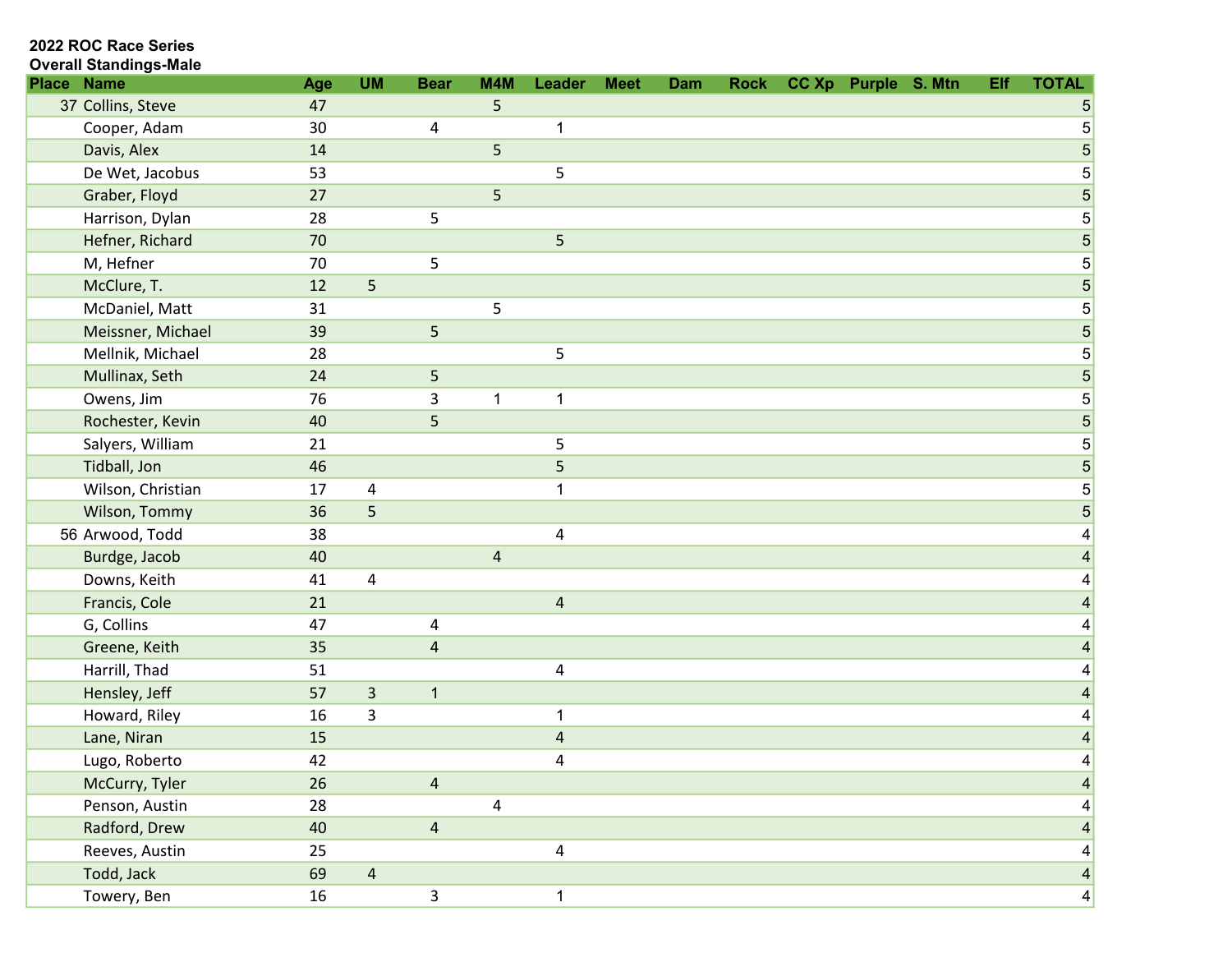#### 2022 ROC Race Series Overall Standings-Male

| <b>Name</b><br><b>Place</b> | Age              | <b>UM</b>    | <b>Bear</b>  | M4M         | Leader         | <b>Meet</b> | Dam | <b>Rock</b> | CC Xp Purple S. Mtn | Elf | <b>TOTAL</b>              |
|-----------------------------|------------------|--------------|--------------|-------------|----------------|-------------|-----|-------------|---------------------|-----|---------------------------|
| 73 Alexander, Chris         | 56               | $\mathbf{1}$ | $\mathbf{1}$ | $\mathbf 1$ |                |             |     |             |                     |     |                           |
| Baughman, John              | 32               |              | 3            |             |                |             |     |             |                     |     | $3\vert$                  |
| Bumgarner, G.               | 11               |              | 3            |             |                |             |     |             |                     |     | 3                         |
| Greene, Drew                | 21               |              | 3            |             |                |             |     |             |                     |     | 3                         |
| Hodge, Ryan                 | 37               |              | 3            |             |                |             |     |             |                     |     | 3                         |
| Jackson, Brent              | 38               |              |              |             | 3              |             |     |             |                     |     | $\ensuremath{\mathsf{3}}$ |
| James, Kip                  | 25               |              |              | 3           |                |             |     |             |                     |     | $\overline{3}$            |
| Jenkins, Samuel             | 28               |              |              |             | 3              |             |     |             |                     |     | 3                         |
| Jimenez, Ryan               | 13               |              |              |             | $\overline{3}$ |             |     |             |                     |     | 3                         |
| Lopez, Arnulfo              | 30               |              |              |             | 3              |             |     |             |                     |     | 3                         |
| Peeler, Jeremy              | 48               |              | 3            |             |                |             |     |             |                     |     | 3                         |
| Silver, Keith               | 44               |              |              |             | 3              |             |     |             |                     |     | $\ensuremath{\mathsf{3}}$ |
| Smith, Justin               | 24               |              |              |             | $\mathsf{3}$   |             |     |             |                     |     | $\overline{3}$            |
| Walker, Scott               | 48               |              |              | 3           |                |             |     |             |                     |     | 3                         |
| Whitener, Cameron           | 15               |              |              |             | $\overline{3}$ |             |     |             |                     |     | $\overline{3}$            |
| 88 Gay, G.                  | 9                |              | 1            |             | 1              |             |     |             |                     |     | $\mathbf{2}$              |
| High, Shawn                 | 27               |              | $\mathbf{1}$ |             | 1              |             |     |             |                     |     | $\overline{2}$            |
| Hughes, Isaiah              | 14               |              | 1            |             |                |             |     |             |                     |     | $\boldsymbol{2}$          |
| Hutchins, H.                | $\overline{7}$   |              | $\mathbf{1}$ |             | $\mathbf 1$    |             |     |             |                     |     | $\overline{2}$            |
| Hutchins, T.                | 10               |              | 1            |             | 1              |             |     |             |                     |     | $\mathbf{2}$              |
| Marshall, P.                | 8                |              | 1            |             | 1              |             |     |             |                     |     | $\overline{2}$            |
| Mendoza, Sebastian          | 13               |              | 1            |             | 1              |             |     |             |                     |     | $\vert 2 \vert$           |
| Owens, M.                   | 11               |              | $\mathbf{1}$ |             | 1              |             |     |             |                     |     | $\overline{2}$            |
| Piper, A.                   | 8                |              | $\mathbf{1}$ |             | 1              |             |     |             |                     |     | $\boldsymbol{2}$          |
| Puse, Francis               | 18               | $\mathbf 1$  |              |             | 1              |             |     |             |                     |     | $\overline{2}$            |
| Scott, Paul                 | 49               |              | 1            |             | 1              |             |     |             |                     |     | $\mathbf{2}$              |
| Smith, J.                   | $\boldsymbol{9}$ |              | $\mathbf{1}$ |             | $\mathbf{1}$   |             |     |             |                     |     | $\overline{2}$            |
| Smith, M.                   | 12               |              | 1            |             | 1              |             |     |             |                     |     | $\mathbf{2}$              |
| Snyder, Matthew             | $\overline{7}$   |              | $\mathbf{1}$ | $\mathbf 1$ |                |             |     |             |                     |     | $\overline{2}$            |
| Wilson, C.                  | 11               |              | $\mathbf 1$  |             | 1              |             |     |             |                     |     | $\overline{c}$            |
| Yelton, Kelly               | 48               |              | 1            |             | $\mathbf 1$    |             |     |             |                     |     | $\overline{2}$            |
| 104 Allred, Todd            | 16               |              | $\mathbf 1$  |             |                |             |     |             |                     |     |                           |
| Anderson, Landon            | $17\,$           | $\mathbf 1$  |              |             |                |             |     |             |                     |     |                           |
| Archer, Luke                | 17               |              |              |             | $\mathbf{1}$   |             |     |             |                     |     | $\mathbf{1}$              |
| Atkins, Keith               | 59               |              |              |             | $\mathbf{1}$   |             |     |             |                     |     |                           |
| Bailey, B.                  | $\boldsymbol{9}$ |              | $\mathbf{1}$ |             |                |             |     |             |                     |     | 1                         |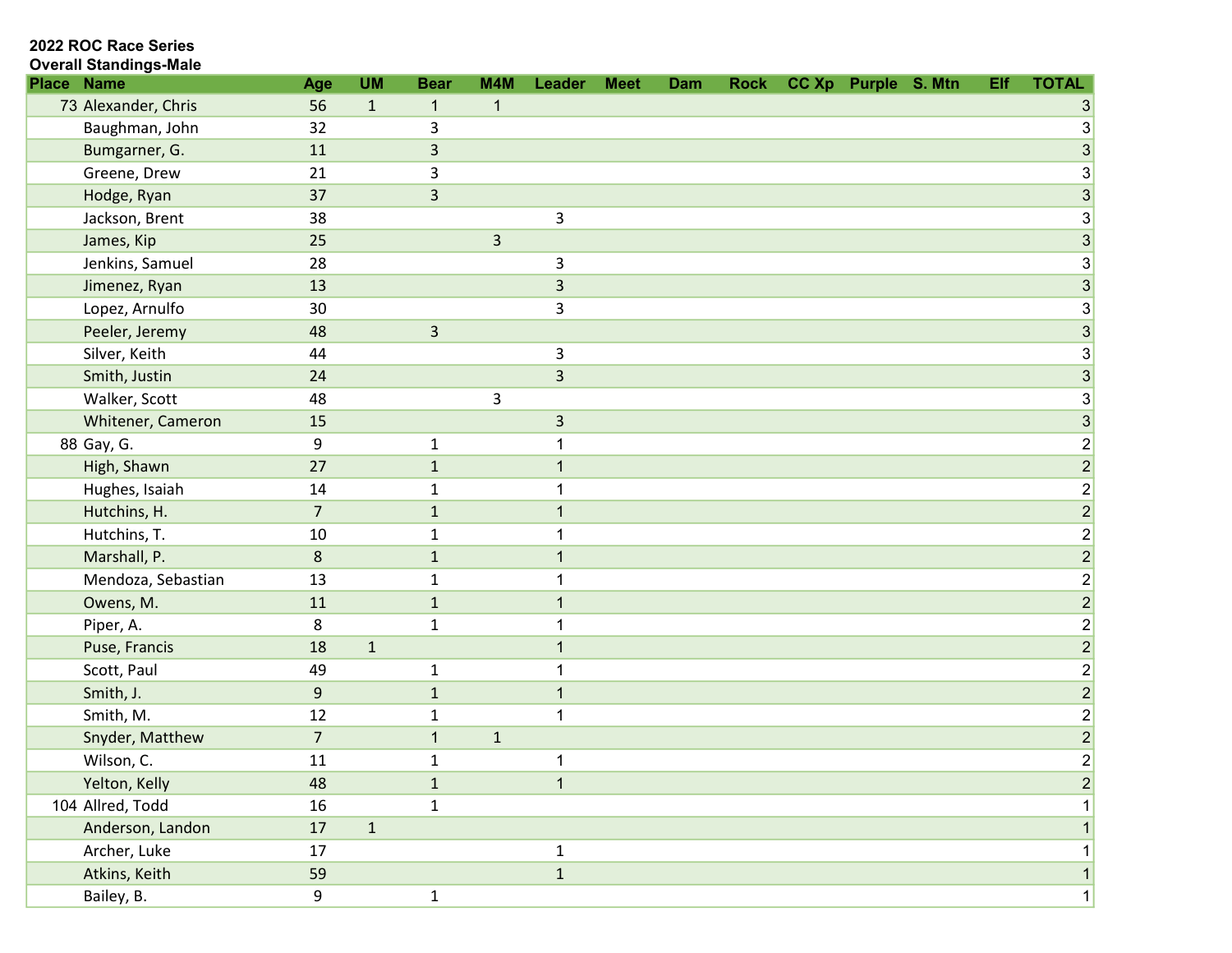| <b>Overall Standings-Male</b> |
|-------------------------------|
|                               |

| <b>Place</b> | <b>Name</b>           | Age              | <b>UM</b> | <b>Bear</b>  | M4M          | Leader       | <b>Meet</b> | Dam | <b>Rock</b> | CC Xp Purple S. Mtn | Elf | <b>TOTAL</b> |
|--------------|-----------------------|------------------|-----------|--------------|--------------|--------------|-------------|-----|-------------|---------------------|-----|--------------|
|              | Bailey, B.            | 8                |           |              |              | $\mathbf{1}$ |             |     |             |                     |     |              |
|              | Bailey, Jason         | 44               |           | $\mathbf{1}$ |              |              |             |     |             |                     |     |              |
|              | Bailey, Luke          | 14               |           | $\mathbf{1}$ |              |              |             |     |             |                     |     |              |
|              | Baldwin, C.           | 8                |           |              |              | $\mathbf{1}$ |             |     |             |                     |     |              |
|              | Banfield, Sam         | 34               |           |              |              | $\mathbf{1}$ |             |     |             |                     |     |              |
|              | Barker, B.            | 10               |           |              |              | 1            |             |     |             |                     |     |              |
|              | Baynard, C.           | 11               |           |              |              | $\mathbf 1$  |             |     |             |                     |     |              |
|              | Beck, J.              | 8                |           |              |              | $\mathbf{1}$ |             |     |             |                     |     |              |
|              | Belflower, Jeff       | 36               |           | $\mathbf{1}$ |              |              |             |     |             |                     |     |              |
|              | Blanton, C.           | 8                |           | 1            |              |              |             |     |             |                     |     |              |
|              | <b>Blanton, Caleb</b> | 33               |           | $\mathbf{1}$ |              |              |             |     |             |                     |     |              |
|              | Blanton, Donald       | 56               |           | $\mathbf{1}$ |              |              |             |     |             |                     |     |              |
|              | Bradley, Bobby        | 38               |           | $\mathbf{1}$ |              |              |             |     |             |                     |     |              |
|              | Bradley, J.           | 12               |           | $\mathbf{1}$ |              |              |             |     |             |                     |     |              |
|              | Bradley, S.           | $\boldsymbol{9}$ |           |              |              | $\mathbf{1}$ |             |     |             |                     |     |              |
|              | Bradley, Z.           | 12               |           |              |              | $\mathbf{1}$ |             |     |             |                     |     |              |
|              | Briscoe, B.           | $\overline{7}$   |           |              |              | $\mathbf{1}$ |             |     |             |                     |     |              |
|              | Brooks, A.            | 12               |           |              |              | $\mathbf{1}$ |             |     |             |                     |     |              |
|              | Brooks, David         | 74               |           | $\mathbf{1}$ |              |              |             |     |             |                     |     |              |
|              | Brooks, J.            | 11               |           |              |              | $\mathbf{1}$ |             |     |             |                     |     |              |
|              | Brown, Sixx           | 13               |           |              |              | $\mathbf{1}$ |             |     |             |                     |     |              |
|              | Bumgarner, B.         | 8                |           |              |              | $\mathbf{1}$ |             |     |             |                     |     |              |
|              | Bumgarner, Darrell    | 74               |           |              | $\mathbf{1}$ |              |             |     |             |                     |     |              |
|              | Bumgarner, L.         | 5                |           | $\mathbf{1}$ |              |              |             |     |             |                     |     |              |
|              | Bumgarner, Nicholas   | 26               |           | $\mathbf{1}$ |              |              |             |     |             |                     |     |              |
|              | Carl, T.              | 9                |           | $\mathbf{1}$ |              |              |             |     |             |                     |     |              |
|              | Carpenter, E.         | 12               |           | $1\,$        |              |              |             |     |             |                     |     |              |
|              | Carson, Julian        | 18               |           |              |              | $\mathbf{1}$ |             |     |             |                     |     |              |
|              | Causby, E.            | 10               |           |              |              | $\mathbf{1}$ |             |     |             |                     |     |              |
|              | Clement, Matt         | 47               |           |              |              | $\mathbf{1}$ |             |     |             |                     |     |              |
|              | Cole, Brandon         | 43               |           |              |              | $1\,$        |             |     |             |                     |     |              |
|              | Cole, T.              | 9                |           |              |              | $\mathbf{1}$ |             |     |             |                     |     |              |
|              | Combs, Charles        | 33               |           |              |              | $\mathbf{1}$ |             |     |             |                     |     |              |
|              | Curry, L.             | 11               |           | $\mathbf{1}$ |              |              |             |     |             |                     |     |              |
|              | Davis, C.             | 5                |           |              |              | $\mathbf{1}$ |             |     |             |                     |     | $\mathbf{1}$ |
|              | Davis, E.             | $\overline{7}$   |           |              |              | $\mathbf{1}$ |             |     |             |                     |     | 1            |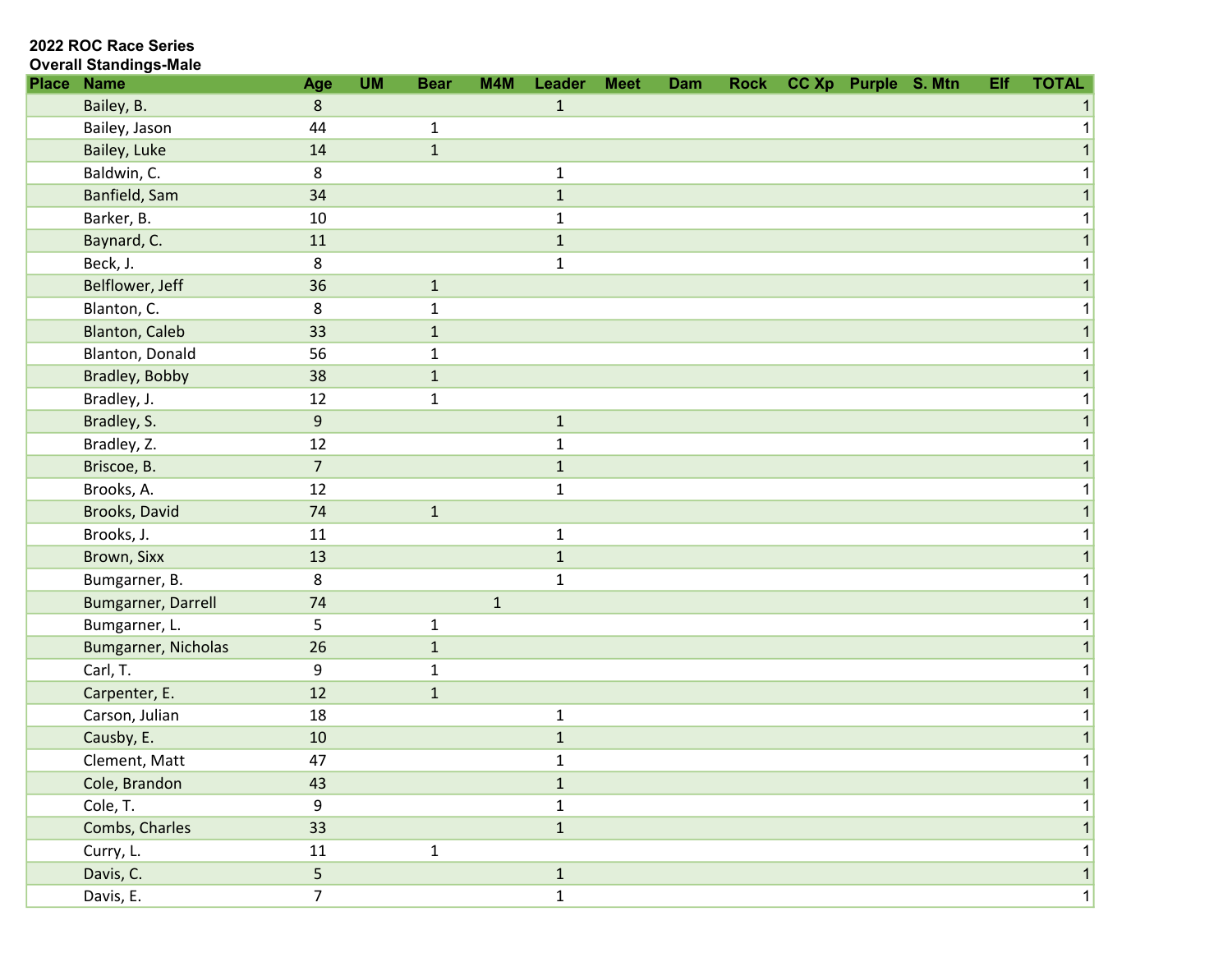| <b>Overall Standings-Male</b> |  |
|-------------------------------|--|
|                               |  |

| <b>Place Name</b> | Age                     | <b>UM</b> | <b>Bear</b>  | M4M | Leader       | <b>Meet</b> | Dam | <b>Rock</b> | CC Xp Purple S. Mtn | Elf | <b>TOTAL</b> |
|-------------------|-------------------------|-----------|--------------|-----|--------------|-------------|-----|-------------|---------------------|-----|--------------|
| Davis, Jason      | 39                      |           |              |     | $\mathbf{1}$ |             |     |             |                     |     |              |
| Davis, Jeff       | 39                      |           | $\mathbf{1}$ |     |              |             |     |             |                     |     |              |
| Diehl, Chuck      | 66                      |           | $1\,$        |     |              |             |     |             |                     |     |              |
| Eaker, F.         | 10                      |           |              |     | $\mathbf{1}$ |             |     |             |                     |     |              |
| Edwards, Nathan   | 34                      |           | $\mathbf 1$  |     |              |             |     |             |                     |     |              |
| Ellis, Bill       | 70                      |           |              |     | $\mathbf{1}$ |             |     |             |                     |     |              |
| Epley, J.         | 10                      |           | $\mathbf{1}$ |     |              |             |     |             |                     |     |              |
| Epley, J.         | 10                      |           |              |     | $\mathbf{1}$ |             |     |             |                     |     |              |
| Estrada, J.       | $\bf 8$                 |           |              |     | $\mathbf{1}$ |             |     |             |                     |     |              |
| Fowler, Doug      | 70                      |           |              |     | $\mathbf{1}$ |             |     |             |                     |     |              |
| Fox, Adrain       | 15                      |           |              |     | $\mathbf{1}$ |             |     |             |                     |     |              |
| Fox, Anthony      | 13                      |           |              |     | $\mathbf{1}$ |             |     |             |                     |     |              |
| Garland, J.       | 12                      |           |              |     | $\mathbf{1}$ |             |     |             |                     |     |              |
| Garland, L.       | $\overline{\mathbf{4}}$ |           |              |     | $\mathbf{1}$ |             |     |             |                     |     |              |
| gary, robert      | 40                      |           |              |     | $\mathbf 1$  |             |     |             |                     |     |              |
| Gary, Z.          | $\boldsymbol{9}$        |           |              |     | $\mathbf{1}$ |             |     |             |                     |     |              |
| Gettys, K.        | 11                      |           |              |     | $\mathbf 1$  |             |     |             |                     |     |              |
| Girdler, M.       | 10                      |           | $\mathbf 1$  |     |              |             |     |             |                     |     |              |
| Gooch, Brian      | 41                      |           |              |     | $\mathbf 1$  |             |     |             |                     |     |              |
| Gooch, Landon     | 13                      |           |              |     | $\mathbf{1}$ |             |     |             |                     |     |              |
| Goodwin, B.       | $9\,$                   |           |              |     | $\mathbf{1}$ |             |     |             |                     |     |              |
| Goodwin, Brandon  | 33                      |           |              |     | $\mathbf{1}$ |             |     |             |                     |     |              |
| Goodwin, J.       | $\bf 8$                 |           |              |     | $\mathbf{1}$ |             |     |             |                     |     |              |
| Granville, R.     | 11                      |           |              |     | $\mathbf{1}$ |             |     |             |                     |     |              |
| Greco, K.         | 11                      |           |              |     | $\mathbf 1$  |             |     |             |                     |     |              |
| Green, J.         | 8                       |           | $\mathbf{1}$ |     |              |             |     |             |                     |     |              |
| Greene, B.        | $\boldsymbol{9}$        |           | $1\,$        |     |              |             |     |             |                     |     |              |
| Greene, Caden     | $14\,$                  |           |              |     | $\mathbf{1}$ |             |     |             |                     |     |              |
| Greene, H.        | $\mathsf 9$             |           | $\mathbf 1$  |     |              |             |     |             |                     |     |              |
| Griffin, Seth     | 18                      |           | $\mathbf{1}$ |     |              |             |     |             |                     |     |              |
| Gurley, T.        | 11                      |           | $\mathbf 1$  |     |              |             |     |             |                     |     |              |
| Hallman, D.       | 11                      |           | $\mathbf{1}$ |     |              |             |     |             |                     |     |              |
| Hallman, F.       | $\overline{7}$          |           | $\mathbf{1}$ |     |              |             |     |             |                     |     |              |
| Hallman, Jordan   | 35                      |           | $\mathbf{1}$ |     |              |             |     |             |                     |     |              |
| Hallman, L.       | $11\,$                  |           | $\mathbf 1$  |     |              |             |     |             |                     |     | $\mathbf{1}$ |
| Hankins, J.       | $11\,$                  |           |              |     | $\mathbf{1}$ |             |     |             |                     |     | 1            |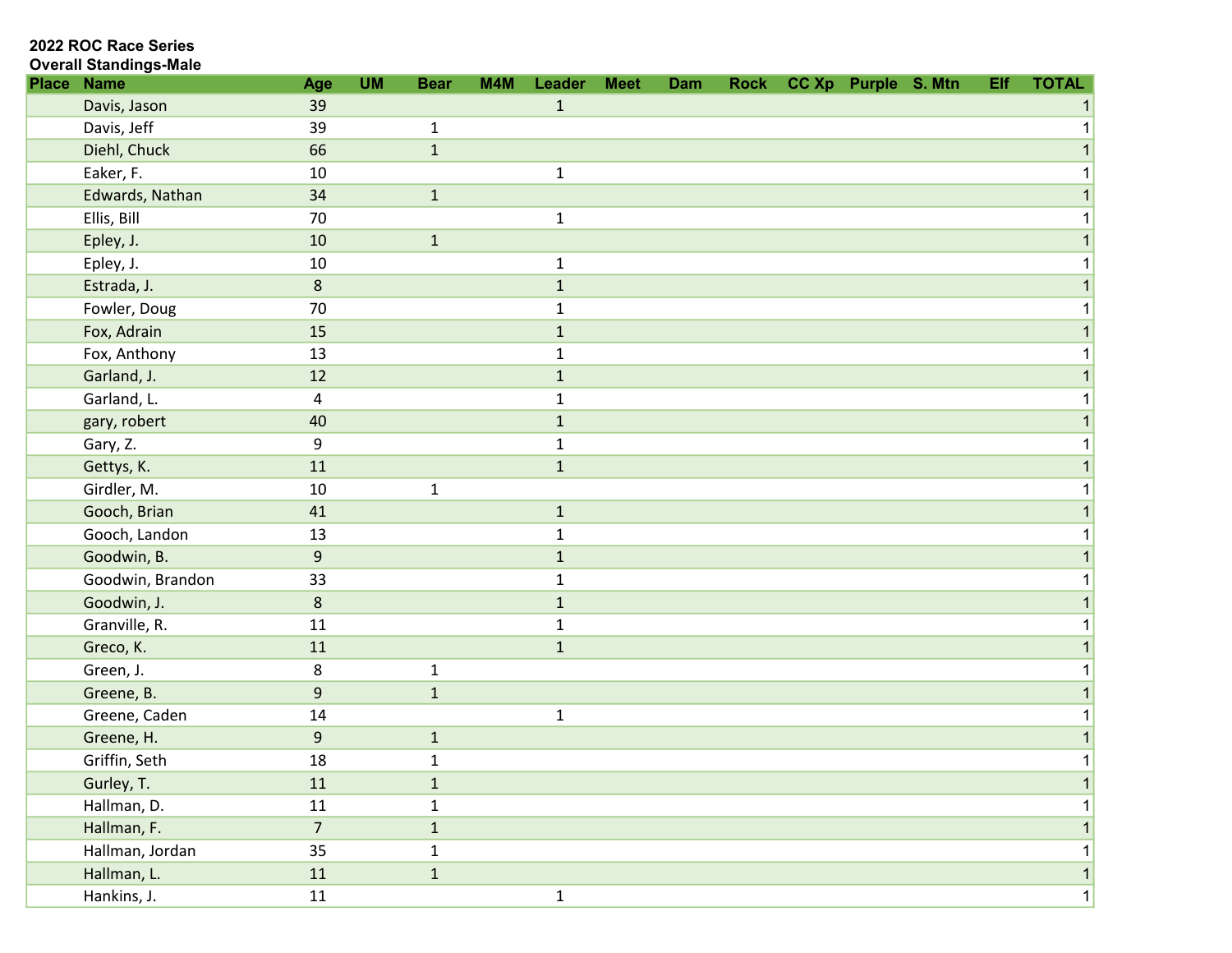| <b>Overall Standings-Male</b> |
|-------------------------------|
|                               |

| <b>Place</b> | <b>Name</b>        | Age              | <b>UM</b> | <b>Bear</b>  | M4M          | Leader       | <b>Meet</b> | <b>Dam</b> | <b>Rock</b> | CC Xp Purple S. Mtn | Elf | <b>TOTAL</b> |
|--------------|--------------------|------------------|-----------|--------------|--------------|--------------|-------------|------------|-------------|---------------------|-----|--------------|
|              | Hardin, Stan       | 57               |           | $\mathbf{1}$ |              |              |             |            |             |                     |     |              |
|              | Harmon, Jody       | 43               |           | $\mathbf{1}$ |              |              |             |            |             |                     |     |              |
|              | Harris, G.         | 10               |           |              |              | $\mathbf{1}$ |             |            |             |                     |     |              |
|              | Harris, Lucas      | 14               |           |              |              | $\mathbf{1}$ |             |            |             |                     |     |              |
|              | Head, Charles      | 17               |           |              |              | $\mathbf{1}$ |             |            |             |                     |     |              |
|              | Henderson, G.      | 11               |           |              |              | 1            |             |            |             |                     |     |              |
|              | Henderson, Michael | 38               |           |              |              | $\mathbf 1$  |             |            |             |                     |     |              |
|              | Hendricks, M.      | 12               |           |              |              | $\mathbf{1}$ |             |            |             |                     |     |              |
|              | Hendricks, Z.      | 10               |           |              |              | $\mathbf 1$  |             |            |             |                     |     |              |
|              | Henson, A.         | 10               |           |              |              | 1            |             |            |             |                     |     |              |
|              | Hernandez, Abraham | 42               |           |              |              | $\mathbf{1}$ |             |            |             |                     |     |              |
|              | Higdon, Mark       | 15               |           |              |              | $\mathbf{1}$ |             |            |             |                     |     |              |
|              | Higdon, Tyler      | 15               |           |              |              | $\mathbf{1}$ |             |            |             |                     |     |              |
|              | Hill, L.           | $\overline{7}$   |           |              |              | $\mathbf 1$  |             |            |             |                     |     |              |
|              | Hill, Louis        | 41               |           |              |              | $\mathbf{1}$ |             |            |             |                     |     |              |
|              | Hill, M.           | 9                |           |              |              | $\mathbf{1}$ |             |            |             |                     |     |              |
|              | Hobson, Butch      | 56               |           |              |              | $\mathbf{1}$ |             |            |             |                     |     |              |
|              | Hodge, D.          | 10               |           |              |              | $\mathbf{1}$ |             |            |             |                     |     |              |
|              | Hodge, H.          | 12               |           |              |              | $\mathbf 1$  |             |            |             |                     |     |              |
|              | Hodge, Jacob       | 37               |           | $\mathbf{1}$ |              |              |             |            |             |                     |     |              |
|              | holland, Darin     | 48               |           | $\mathbf{1}$ |              |              |             |            |             |                     |     |              |
|              | Hollifield, J.     | 9                |           |              |              | $\mathbf{1}$ |             |            |             |                     |     |              |
|              | Holman, D.         | $\boldsymbol{9}$ |           |              |              | $\mathbf{1}$ |             |            |             |                     |     |              |
|              | Hopper, J.         | 8                |           |              |              | $\mathbf{1}$ |             |            |             |                     |     |              |
|              | Horton, J.         | 10               |           |              |              | $\mathbf{1}$ |             |            |             |                     |     |              |
|              | Horton, Jaden      | 13               |           |              |              | $\mathbf 1$  |             |            |             |                     |     |              |
|              | Hoskyn, Dave       | 53               |           |              |              | $\mathbf 1$  |             |            |             |                     |     |              |
|              | Houser, J.         | 11               |           |              |              | $\mathbf{1}$ |             |            |             |                     |     |              |
|              | Howard, Owen       | 13               |           |              |              | $\mathbf 1$  |             |            |             |                     |     |              |
|              | Huckabee, Brad     | 34               |           | $\mathbf 1$  |              |              |             |            |             |                     |     | 1            |
|              | Huckabee, T.       | $\boldsymbol{9}$ |           | $\mathbf 1$  |              |              |             |            |             |                     |     |              |
|              | Hudson, H.         | 9                |           | $\mathbf{1}$ |              |              |             |            |             |                     |     |              |
|              | Hutchins, Brad     | 42               |           |              |              | $\mathbf 1$  |             |            |             |                     |     |              |
|              | Hutchins, W.       | 10               |           | $\mathbf{1}$ |              |              |             |            |             |                     |     |              |
|              | Hutchins, WD       | 39               |           | $\mathbf 1$  |              |              |             |            |             |                     |     | $\mathbf{1}$ |
|              | Isaiah, Hughes     | 14               |           |              | $\mathbf{1}$ |              |             |            |             |                     |     | 1            |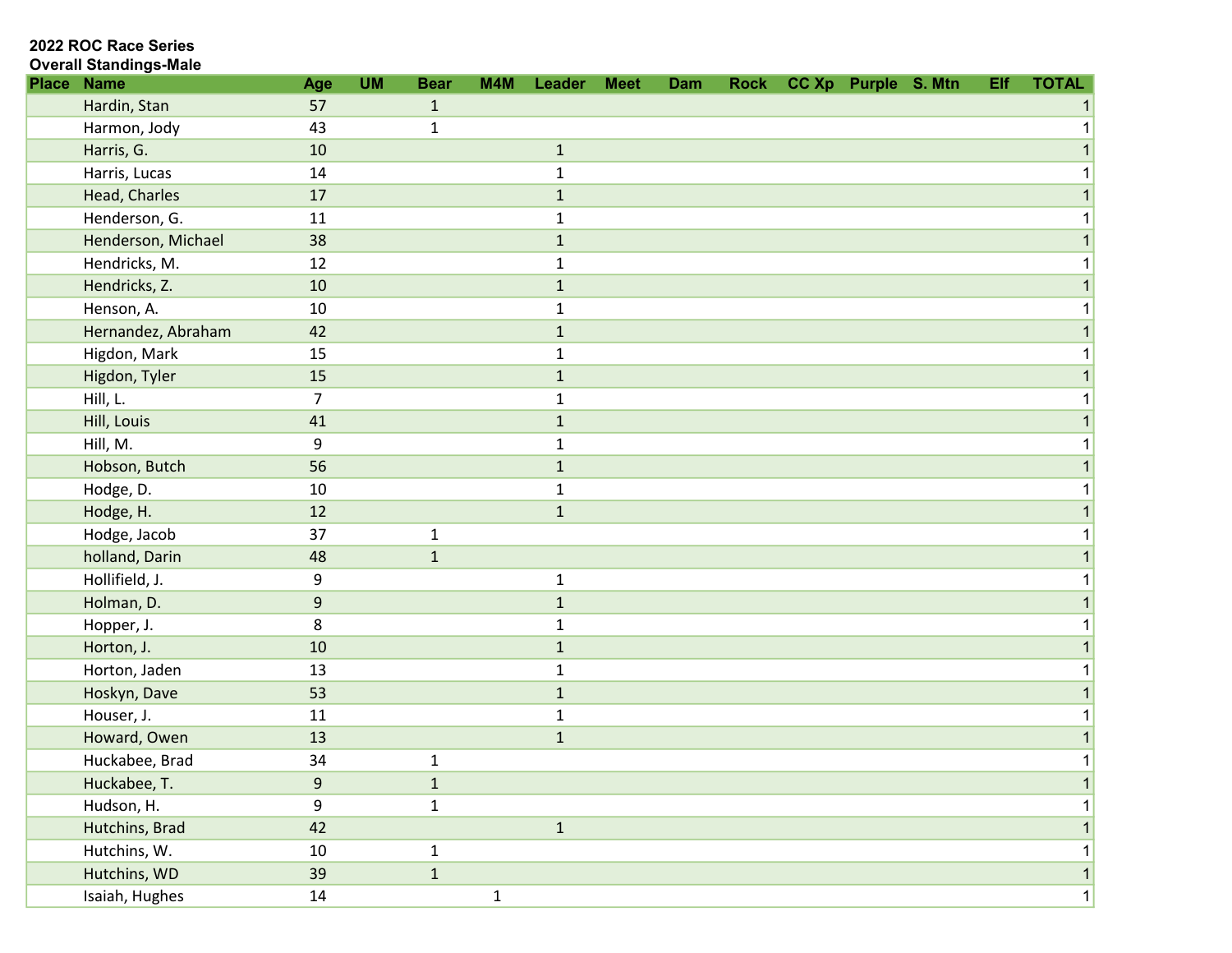2022 ROC Race Series

### Overall Standings-Male

| <b>Place Name</b> | Age              | <b>UM</b> | <b>Bear</b>  | M4M          | Leader         | <b>Meet</b> | Dam | <b>Rock</b> | CC Xp Purple S. Mtn |  | Elf | <b>TOTAL</b> |
|-------------------|------------------|-----------|--------------|--------------|----------------|-------------|-----|-------------|---------------------|--|-----|--------------|
| Jackson, A.       | 11               |           |              |              | $\mathbf{1}$   |             |     |             |                     |  |     |              |
| Jarrell, C.       | 8                |           |              |              | $\mathbf{1}$   |             |     |             |                     |  |     |              |
| Jenkins, E.       | $\overline{4}$   |           |              |              | $1\,$          |             |     |             |                     |  |     |              |
| Keever, C.        | 11               |           |              |              | 1              |             |     |             |                     |  |     |              |
| Kennedy, B.       | 12               |           |              |              | $\mathbf 1$    |             |     |             |                     |  |     |              |
| Kennedy, J.       | 10               |           |              |              | $\mathbf{1}$   |             |     |             |                     |  |     |              |
| Kennedy, Joshua   | 41               |           |              |              | $\mathbf{1}$   |             |     |             |                     |  |     |              |
| Kennedy, L.       | $\overline{7}$   |           |              |              | $\mathbf{1}$   |             |     |             |                     |  |     |              |
| Landrum, A.       | 10               |           |              |              | $\mathbf{1}$   |             |     |             |                     |  |     |              |
| Ledford, BJ       | 32               |           |              |              | $\mathbf{1}$   |             |     |             |                     |  |     |              |
| Lee, K.           | $\bf 8$          |           |              |              | $\mathbf{1}$   |             |     |             |                     |  |     |              |
| Linder, J.        | 11               |           | $\mathbf 1$  |              |                |             |     |             |                     |  |     |              |
| Littlejohn, D.    | 12               |           |              |              | $\mathbf{1}$   |             |     |             |                     |  |     |              |
| Loftin, Samuel    | 33               |           |              |              | $\mathbf{1}$   |             |     |             |                     |  |     |              |
| Loftin, Z.        | 10               |           |              |              | $1\,$          |             |     |             |                     |  |     |              |
| Long, B.          | 12               |           |              |              | $\mathbf{1}$   |             |     |             |                     |  |     |              |
| Longino, Justin   | 35               |           |              |              | $\mathbf 1$    |             |     |             |                     |  |     |              |
| Lovelace, J.      | 11               |           |              |              | $\mathbf{1}$   |             |     |             |                     |  |     |              |
| Lovelace, R.      | $\boldsymbol{9}$ |           | $\mathbf{1}$ |              |                |             |     |             |                     |  |     |              |
| Lovelace, R.      | 8                |           |              |              | $\mathbf{1}$   |             |     |             |                     |  |     |              |
| Lynch, J.         | $\boldsymbol{9}$ |           |              |              | $\mathbf{1}$   |             |     |             |                     |  |     |              |
| Lytle, S.         | 9                |           |              |              | $\mathbf{1}$   |             |     |             |                     |  |     |              |
| Mann, E.          | $\bf 8$          |           |              |              | $\mathbf{1}$   |             |     |             |                     |  |     |              |
| Manning, N.       | 10               |           | $\mathbf 1$  |              |                |             |     |             |                     |  |     |              |
| Manning, N.       | 10               |           |              |              | $1\,$          |             |     |             |                     |  |     |              |
| Martin, T.        | 8                |           |              |              | $\mathbf{1}$   |             |     |             |                     |  |     |              |
| Matheny, Stephen  | 55               |           |              |              | $\overline{1}$ |             |     |             |                     |  |     |              |
| Matthews, W.      | 9                |           |              |              | $\mathbf{1}$   |             |     |             |                     |  |     |              |
| McBrayer, Liam    | 12               |           |              | $\mathbf{1}$ |                |             |     |             |                     |  |     |              |
| McBrayer, N.      | 12               |           |              |              | $\mathbf 1$    |             |     |             |                     |  |     |              |
| McBrayer, Zachary | 13               |           |              |              | $\mathbf{1}$   |             |     |             |                     |  |     |              |
| McCombs, G.       | ${\bf 11}$       |           |              |              | $\mathbf{1}$   |             |     |             |                     |  |     |              |
| Mccraw, Thomas    | 41               |           |              |              | $1\,$          |             |     |             |                     |  |     |              |
| McDaniel, Blace   | 13               |           |              |              | $\mathbf{1}$   |             |     |             |                     |  |     |              |
| McDaniel, C.      | $10\,$           |           |              |              | $\mathbf 1$    |             |     |             |                     |  |     | $\mathbf{1}$ |
| McIntosh, K.      | 12               |           | $\mathbf{1}$ |              |                |             |     |             |                     |  |     | 1            |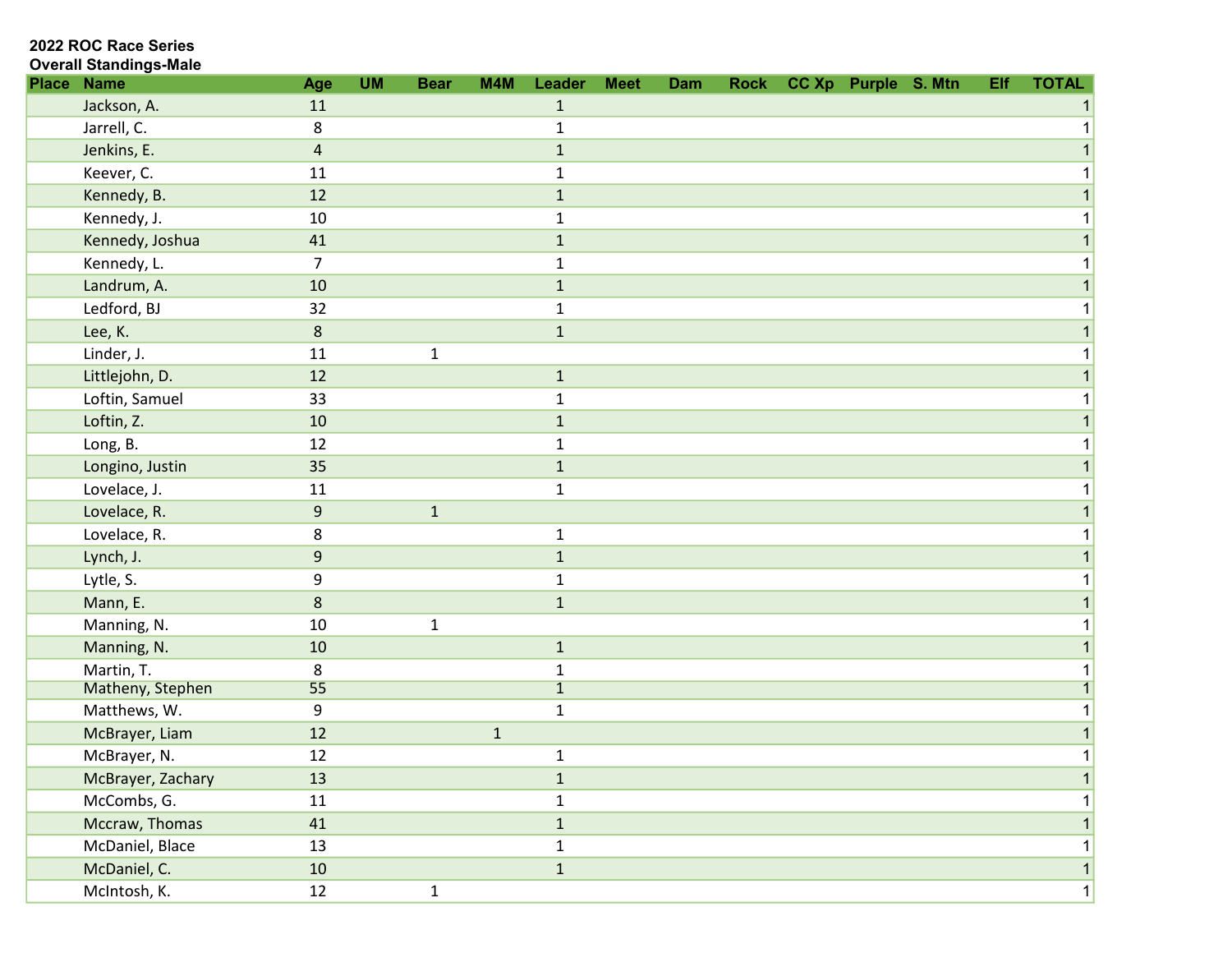| <b>Overall Standings-Male</b> |  |  |  |  |  |
|-------------------------------|--|--|--|--|--|

| <b>Place</b> | <b>Name</b>         | Age              | <b>UM</b> | <b>Bear</b>  | M4M          | Leader       | <b>Meet</b> | Dam | <b>Rock</b> | CC Xp Purple S. Mtn | Elf | <b>TOTAL</b> |
|--------------|---------------------|------------------|-----------|--------------|--------------|--------------|-------------|-----|-------------|---------------------|-----|--------------|
|              | McIntosh, K.        | 12               |           |              |              | $\mathbf{1}$ |             |     |             |                     |     |              |
|              | McKinney, B.        | 5                |           |              |              | $\mathbf{1}$ |             |     |             |                     |     |              |
|              | McKinney, Casey     | 34               |           |              |              | $\mathbf{1}$ |             |     |             |                     |     |              |
|              | McMullens, K.       | 8                |           |              |              | 1            |             |     |             |                     |     |              |
|              | McMullens, Tajae    | 27               |           |              |              | $\mathbf 1$  |             |     |             |                     |     |              |
|              | Metcalf, John       | 35               |           |              |              | $\mathbf{1}$ |             |     |             |                     |     |              |
|              | Miller, Jonathan    | 52               |           | $\mathbf{1}$ |              |              |             |     |             |                     |     |              |
|              | Millwood, Ricky     | 63               |           | $\mathbf{1}$ |              |              |             |     |             |                     |     |              |
|              | Minnis, B.          | 12               |           |              |              | $1\,$        |             |     |             |                     |     |              |
|              | Montcastle, A.      | 9                |           |              |              | $\mathbf{1}$ |             |     |             |                     |     |              |
|              | Moore, K.           | $\overline{7}$   |           |              |              | $\mathbf{1}$ |             |     |             |                     |     |              |
|              | Moore, Kyle         | 29               |           | $\mathbf 1$  |              |              |             |     |             |                     |     |              |
|              | Morgan, L.          | 11               |           |              |              | $\mathbf{1}$ |             |     |             |                     |     |              |
|              | Mullinax, J.        | 10               |           |              |              | $\mathbf{1}$ |             |     |             |                     |     |              |
|              | Murray, Scott       | 53               |           |              |              | $1\,$        |             |     |             |                     |     |              |
|              | Navarro, Gus        | 58               |           |              |              | $\mathbf{1}$ |             |     |             |                     |     |              |
|              | Neira, William      | 59               |           |              |              | $\mathbf{1}$ |             |     |             |                     |     |              |
|              | Norris, K.          | 10               |           |              |              | $\mathbf{1}$ |             |     |             |                     |     |              |
|              | Norville, Zeb       | $\boldsymbol{6}$ |           |              | $\mathbf{1}$ |              |             |     |             |                     |     |              |
|              | Oglesby, Brian      | 52               |           | 1            |              |              |             |     |             |                     |     |              |
|              | Oglesby, Cooper     | 14               |           | $1\,$        |              |              |             |     |             |                     |     |              |
|              | Ownbey, Bruce       | 56               |           |              |              | $\mathbf{1}$ |             |     |             |                     |     |              |
|              | padgett, john       | 52               |           |              |              | $\mathbf{1}$ |             |     |             |                     |     |              |
|              | Padgett, P.         | 11               |           |              |              | $\mathbf{1}$ |             |     |             |                     |     |              |
|              | Petit, Adam         | 38               |           |              |              | $\mathbf{1}$ |             |     |             |                     |     |              |
|              | Petit, I.           | $\boldsymbol{9}$ |           |              |              | $\mathbf{1}$ |             |     |             |                     |     |              |
|              | Phillips, L.        | $10\,$           |           |              |              | $1\,$        |             |     |             |                     |     |              |
|              | Phipps, P.          | $\overline{7}$   |           |              |              | $\mathbf{1}$ |             |     |             |                     |     |              |
|              | Piquet-Alvarado, J. | 10               |           |              |              | $\mathbf{1}$ |             |     |             |                     |     |              |
|              | Pitchford, T.       | 10               |           |              |              | $\mathbf{1}$ |             |     |             |                     |     |              |
|              | Powell, F.          | 10               |           | $1\,$        |              |              |             |     |             |                     |     |              |
|              | Pratt, D.           | 6                |           |              |              | $\mathbf{1}$ |             |     |             |                     |     |              |
|              | Pruett, Cullen      | 14               |           | $\mathbf{1}$ |              |              |             |     |             |                     |     |              |
|              | Putman, J.          | 11               |           | $\mathbf{1}$ |              |              |             |     |             |                     |     |              |
|              | Putman, J.          | 11               |           | $\mathbf{1}$ |              |              |             |     |             |                     |     | $\mathbf{1}$ |
|              | Putnam, Bruce       | 69               |           | $\mathbf{1}$ |              |              |             |     |             |                     |     | $\mathbf{1}$ |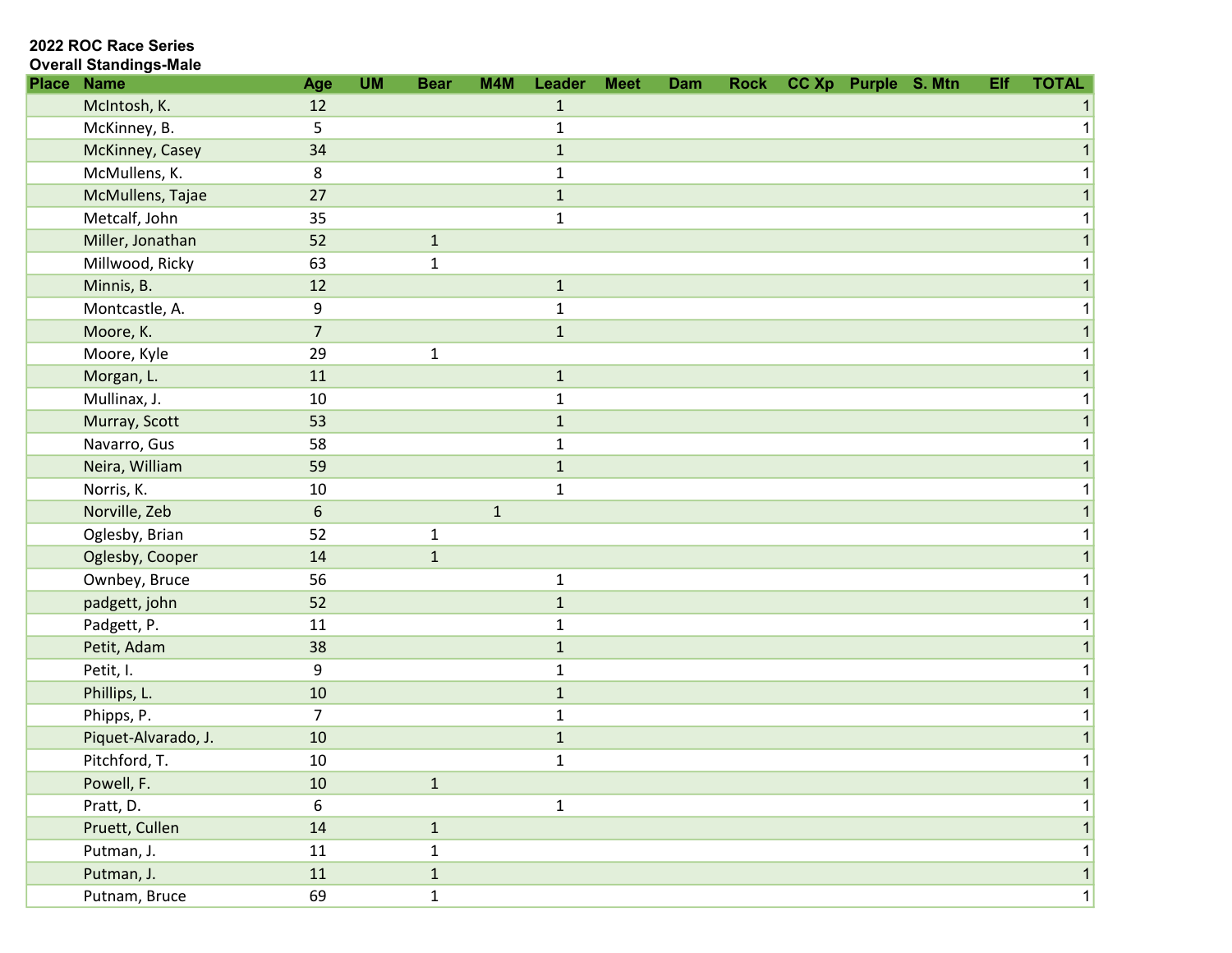#### Overall Standings-Male

| <b>Place Name</b>          | Age              | <b>UM</b>    | <b>Bear</b>  | M4M | Leader         | <b>Meet</b> | Dam | <b>Rock</b> | CC Xp Purple S. Mtn |  | Elf | <b>TOTAL</b> |
|----------------------------|------------------|--------------|--------------|-----|----------------|-------------|-----|-------------|---------------------|--|-----|--------------|
| Radford, K.                | 11               |              |              |     | $\mathbf{1}$   |             |     |             |                     |  |     |              |
| Radford, R.                | 11               |              | $\mathbf 1$  |     |                |             |     |             |                     |  |     |              |
| Ramsey, C.                 | 11               |              |              |     | $\mathbf{1}$   |             |     |             |                     |  |     |              |
| Ramu, Ganesh               | 48               |              |              |     | $\mathbf{1}$   |             |     |             |                     |  |     |              |
| Randlett, Will             | 17               |              |              |     | $\mathbf{1}$   |             |     |             |                     |  |     |              |
| Reithel-Duarnte, Francoise | 13               |              |              |     | 1              |             |     |             |                     |  |     |              |
| Richardson, I.             | 10               |              |              |     | $\mathbf{1}$   |             |     |             |                     |  |     |              |
| Riddle, H.                 | 8                |              |              |     | $\mathbf{1}$   |             |     |             |                     |  |     |              |
| Rippy, V.                  | 12               |              |              |     | $\mathbf{1}$   |             |     |             |                     |  |     |              |
| Roach, J.                  | $\overline{9}$   |              |              |     | $\overline{1}$ |             |     |             |                     |  |     |              |
| Robbins, P.                | 11               |              |              |     | $\mathbf{1}$   |             |     |             |                     |  |     |              |
| Roberts, John              | 58               |              |              |     | $\mathbf{1}$   |             |     |             |                     |  |     |              |
| Rollins, Noah              | 15               | $\mathbf{1}$ |              |     |                |             |     |             |                     |  |     |              |
| Romney, Sammy              | 19               |              | $\mathbf{1}$ |     |                |             |     |             |                     |  |     |              |
| Santiago, J.               | $\boldsymbol{9}$ |              |              |     | $\mathbf 1$    |             |     |             |                     |  |     |              |
| Sawa, G.                   | 12               |              |              |     | $\mathbf 1$    |             |     |             |                     |  |     |              |
| Smith, J.                  | 9                |              | $\mathbf{1}$ |     |                |             |     |             |                     |  |     |              |
| Smith, Michael             | 16               |              | 1            |     |                |             |     |             |                     |  |     |              |
| Smith, P.                  | 12               |              | $\mathbf{1}$ |     |                |             |     |             |                     |  |     |              |
| Snell, Jim                 | 66               |              | $\mathbf{1}$ |     |                |             |     |             |                     |  |     |              |
| Starnes, C.                | $\overline{7}$   |              |              |     | $\mathbf 1$    |             |     |             |                     |  |     |              |
| Strother, Kevin            | 37               |              |              |     | $\mathbf 1$    |             |     |             |                     |  |     |              |
| Suits, Jeremy              | 41               |              |              |     | $\mathbf 1$    |             |     |             |                     |  |     |              |
| Swink, B.                  | 10               |              |              |     | 1              |             |     |             |                     |  |     |              |
| Taylor, G.                 | 10               |              |              |     | $\mathbf{1}$   |             |     |             |                     |  |     |              |
| Thompson, B.               | 10               |              |              |     | $\mathbf{1}$   |             |     |             |                     |  |     |              |
| Toms, Bud                  | 70               |              |              |     | $\mathbf{1}$   |             |     |             |                     |  |     |              |
| Torrez, P.                 | 12               |              |              |     | $\mathbf 1$    |             |     |             |                     |  |     |              |
| Torrez, P.                 | 11               |              |              |     | $\mathbf{1}$   |             |     |             |                     |  |     |              |
| vickers, joshua            | 13               |              |              |     | $\mathbf 1$    |             |     |             |                     |  |     |              |
| Ward, C.                   | 8                |              | $\mathbf{1}$ |     |                |             |     |             |                     |  |     |              |
| Watson, L.                 | 10               |              |              |     | $\mathbf{1}$   |             |     |             |                     |  |     |              |
| Weaver, G.                 | $\,8\,$          |              |              |     | $\mathbf 1$    |             |     |             |                     |  |     |              |
| Webb, J.                   | $10\,$           |              |              |     | $\mathbf{1}$   |             |     |             |                     |  |     |              |
| Webster, J.                | 11               |              |              |     | $\mathbf 1$    |             |     |             |                     |  |     |              |
| West, A.                   | $\boldsymbol{6}$ |              | $\mathbf{1}$ |     |                |             |     |             |                     |  |     | 1            |